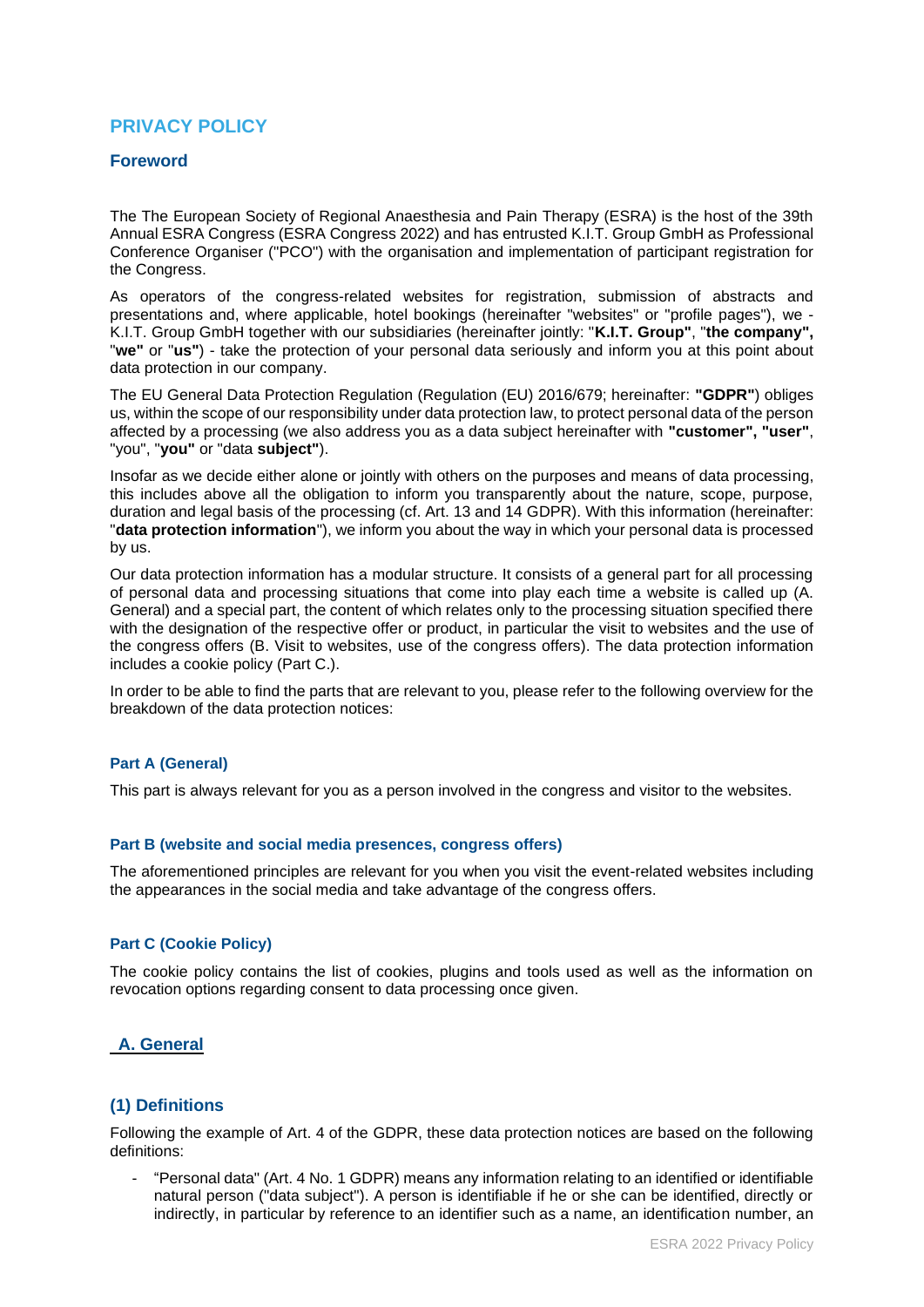online identifier, location data or by means of information relating to his or her physical, physiological, genetic, mental, economic, cultural or social identity characteristics. The identifiability can also be given by means of a linkage of such information or other additional knowledge. The origin, form or embodiment of the information is irrelevant (photographs, video or audio recordings may also contain personal data).

- "Processing" (Art. 4 No. 2 GDPR) means any operation which involves the handling of personal data, whether or not by automated (i.e. technology-based) means. This includes, in particular, the collection (i.e. obtaining), recording, organisation, arrangement, storage, adaptation or alteration, retrieval, consultation, use, disclosure by transmission, dissemination or otherwise making available, alignment, combination, restriction, erasure or destruction of personal data, as well as the alteration of a purpose or intended purpose on which a data processing was originally based.
- "Controller" (Art. 4 No. 7 GDPR) means the natural or legal person, public authority, agency or other body which alone or jointly with others determines the purposes and means of the processing of personal data.
- "Third party" (Art. 4 No. 10 GDPR) means any natural or legal person, public authority, agency or other body other than the data subject, the controller, the processor and the persons who are authorised to process the personal data under the direct responsibility of the controller or processor; this also includes other group-affiliated legal entities.
- "Processor" (Art. 4 No. 8 GDPR) is a natural or legal person, authority, institution or other body that processes personal data on behalf of the controller, in particular in accordance with the controller's instructions (e.g. IT service provider). In the sense of data protection law, a processor is in particular not a third party.
- "Consent" (Art. 4 No. 11 GDPR) of the data subject means any freely given specific, informed and unambiguous indication of his or her wishes in the form of a statement or other unambiguous affirmative act by which the data subject signifies his or her agreement to the processing of personal data relating to him or her.

### **(2) The name and address of the controller**

We are the responsible party for the processing of your personal data on this website and its subpages within the meaning of Art. 4 No. 7 GDPR:

K.I.T. Group GmbH Kurfürstendamm 71 10709 Berlin Germany Tel.: +49 30 24603 0 Fax.: +49 30 24603 200 info@kit-group.org

For further information on our company, please refer to the imprint details on our website [https://www.kit-group.org/de/legal-notice/.](https://www.kit-group.org/de/legal-notice/)

### **(3) Contact details of the data protection officer**

The company data protection officer is available at all times to answer any questions you may have and to act as your contact person on the subject of data protection at our company. The contact details are:

Data Protection Officer (Group DPO)

Messe Berlin GmbH Messedamm 22 14055 Berlin, Germany Tel.: +49 30 3038 2889 [datenschutz@messe-berlin.de](mailto:datenschutz@messe-berlin.de)

You can also contact the Data Protection Officer via our K.I.T. Group Data Protection Coordinator by telephone on +49 30 24603 346 or at security@kit-group.org.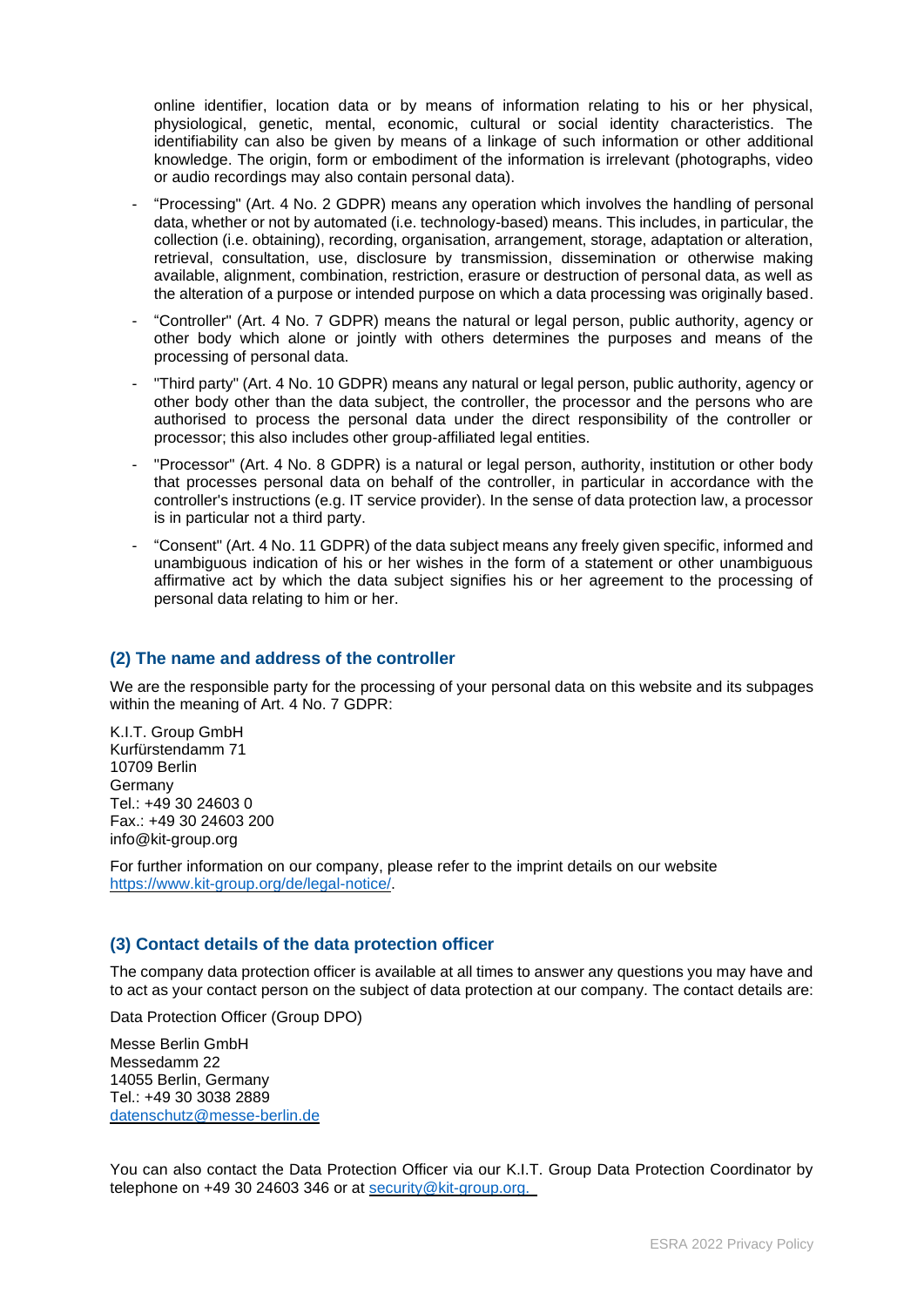### **(4) Legal basis for data processing**

In principle, any processing of personal data is prohibited by law and only permitted if the data processing falls under one of the following justifications:

- Art. 6 (1) lit. a GDPR ("consent"): If the data subject has voluntarily, in an informed manner and unambiguously indicated by a statement or other unambiguous affirmative action that he or she consents to the processing of personal data relating to him or her for one or more specific purposes;
- Art. 6 (1) lit. b GDPR: If the processing is necessary for the performance of a contract to which the data subject is party or for the implementation of pre-contractual measures taken at the request of the data subject;
- Art. 6 (1) 1 lit. c GDPR: If processing is necessary for compliance with a legal obligation to which the controller is subject (e.g. a legal obligation to keep records);
- Art. 6 (1) 1 lit. d GDPR: If the processing is necessary to protect the vital interests of the data subject or another natural person;
- Art. 6 (1) 1 lit. e GDPR: Where processing is necessary for the performance of a task carried out in the public interest or in the exercise of official authority vested in the controller, or
- Art. 6 (1) 1 lit. f GDPR ("Legitimate Interests"): If the processing is necessary to safeguard legitimate (in particular legal or economic) interests of the controller or a third party, unless the conflicting interests or rights of the data subject prevail (in particular if the data subject is a minor).

For the processing operations carried out by us, we indicate below the applicable legal basis in each case. A processing operation may also be based on several legal bases.

### **(5) Data deletion and storage period**

For the processing operations carried out by us, we indicate below in each case how long the data will be stored by us and when it will be deleted or blocked. Unless an explicit storage period is specified below, your personal data will be deleted or blocked as soon as the purpose or legal basis for the storage no longer applies. Your data will only be stored on our servers in Germany, subject to any transfer in accordance with the provisions in A.(7) and A.(8).

However, storage may take place beyond the specified time in the event of a (threatened) legal dispute with you or other legal proceedings or if storage is provided for by statutory regulations to which we are subject as the responsible party (e.g. § 257 HGB, § 147 AO). If the storage period prescribed by the legal regulations expires, the personal data will be blocked or deleted unless further storage by us is necessary and there is a legal basis for this.

#### **(6) Data security**

We use appropriate technical and organisational security measures to protect your data against accidental or intentional manipulation, partial or complete loss, destruction or against unauthorised access by third parties (e.g. TLS encryption for our website), taking into account the state of the art, the implementation costs and the nature, scope, context and purpose of the processing as well as the existing risks of a data breach (including its probability and impact) for the data subject. Our security measures are continuously improved in line with technological developments.

We will be happy to provide you with more detailed information on request. Please contact our data protection officer (see A.(3)).

### **(7) Cooperation with processors**

As with any larger company, we also use external domestic and foreign service providers (e.g. for IT, logistics, telecommunications, accommodation, sales and marketing) to process our business transactions. These service providers only act on our instructions and are contractually obliged to comply with data protection regulations in accordance with Article 28 of the Data Protection Regulation or - if applicable - on the basis of standard contractual clauses.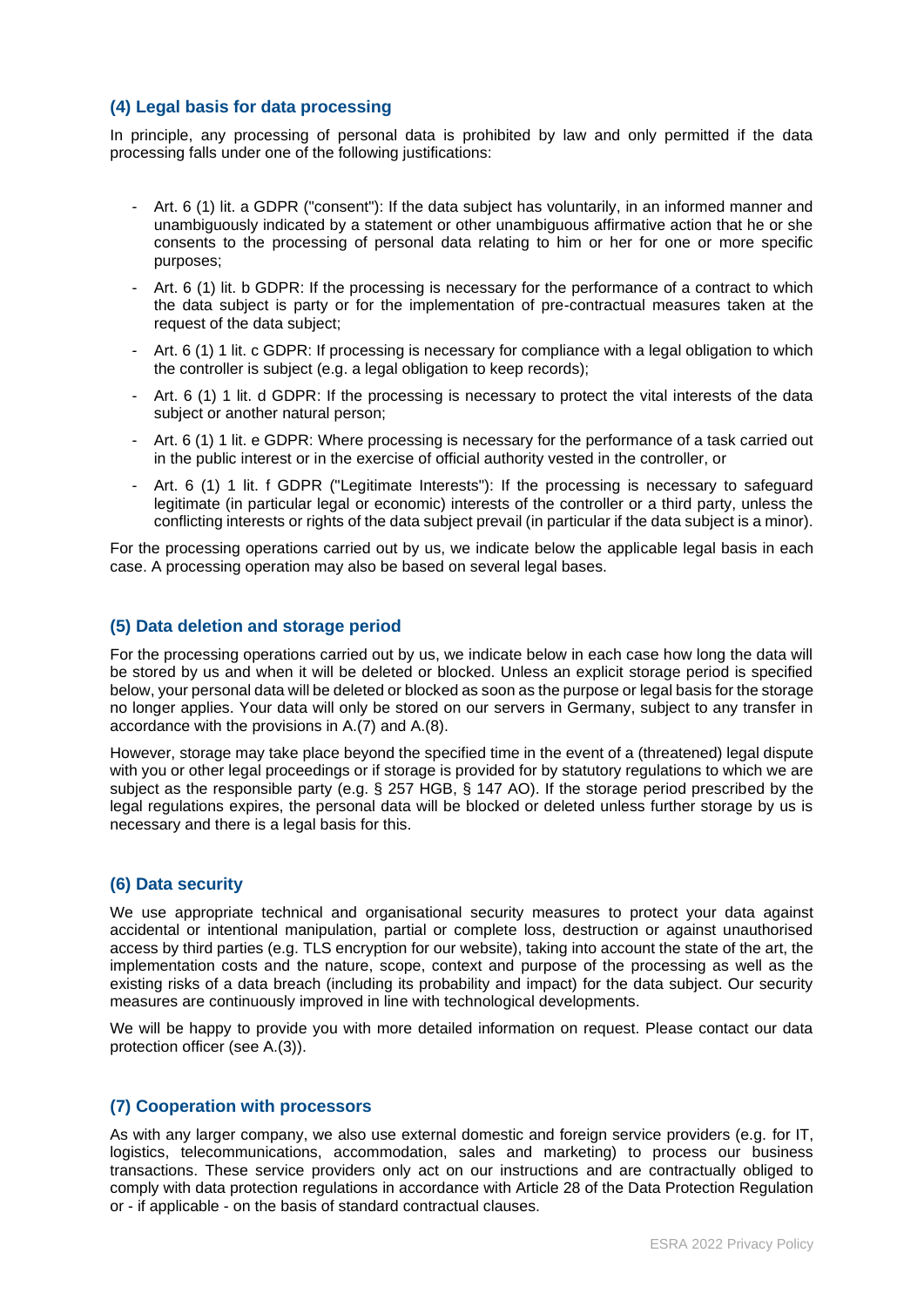If personal data of yours is passed on by us to our subsidiaries or is passed on to us by our subsidiaries (e.g. for advertising purposes), this is done on the basis of existing order processing relationships or joint responsibilities. You can find an overview of our subsidiaries at https://www.kitgroup.org/de/offices/.

### **(8) Conditions for the transfer of personal data to third countries**

In the course of our business relationships, your personal data may be passed on or disclosed to third party companies. These may also be located outside the European Economic Area (EEA), i.e. in third countries. Such processing takes place exclusively for the fulfilment of contractual and business obligations and to maintain your business relationship with us. We will inform you about the respective details of the transfer in the following at the relevant points.

Some third countries are certified by the European Commission as having a level of data protection comparable to the EEA standard through so-called adequacy decisions (a list of these countries and a copy of the adequacy decisions can be found here: [http://ec.europa.eu/justice/data](http://ec.europa.eu/justice/data-protection/international-transfers/adequacy/index_en.html)[protection/international-transfers/adequacy/index\\_en.html\)](http://ec.europa.eu/justice/data-protection/international-transfers/adequacy/index_en.html). However, in other third countries to which personal data may be transferred, there may not be a consistently high level of data protection due to a lack of legal provisions. If this is the case, we ensure that data protection is sufficiently guaranteed. This is possible through binding company regulations, standard contractual clauses of the European Commission for the protection of personal data, certificates or recognised codes of conduct. Please contact our data protection officer (see under A.(3)) if you would like more information on this.

### **(9) No automated decision making (including profiling)**

We do not intend to use any personal data collected from you for any automated decision-making process (including profiling).

### **(10) No obligation to provide personal data**

We do not make the conclusion of contracts with us dependent on you providing us with personal data in advance. As a customer, you are under no legal or contractual obligation to provide us with your personal data; however, we may only be able to provide certain services to a limited extent or not at all if you do not provide the necessary data. If this should exceptionally be the case in the context of the products or services we offer presented below, you will be informed of this separately.

## **(11) Legal obligation to transmit certain data**

We may be subject to a specific legal or statutory obligation to provide the lawfully processed personal data to third parties, in particular public bodies (Art. 6 (1) lit. c GDPR).

## **(12) Your rights**

You can assert your rights as a data subject regarding your processed personal data at any time by contacting us using the contact details provided at the beginning of A.(2). As a data subject, you have the right

- In accordance with Art. 15 GDPR, you may request information about your data processed by us. In particular, you can request information about the processing purposes, the category of data, the categories of recipients to whom your data has been or will be disclosed, the planned storage period, the existence of a right to rectification, erasure, restriction of processing or objection, the existence of a right of complaint, the origin of your data if it has not been collected by us, as well as the existence of automated decision-making including profiling and, if applicable, meaningful information about its details;
- In accordance with Art. 16 GDPR, you have the right to demand the correction of incorrect data or the completion of your data stored by us without delay;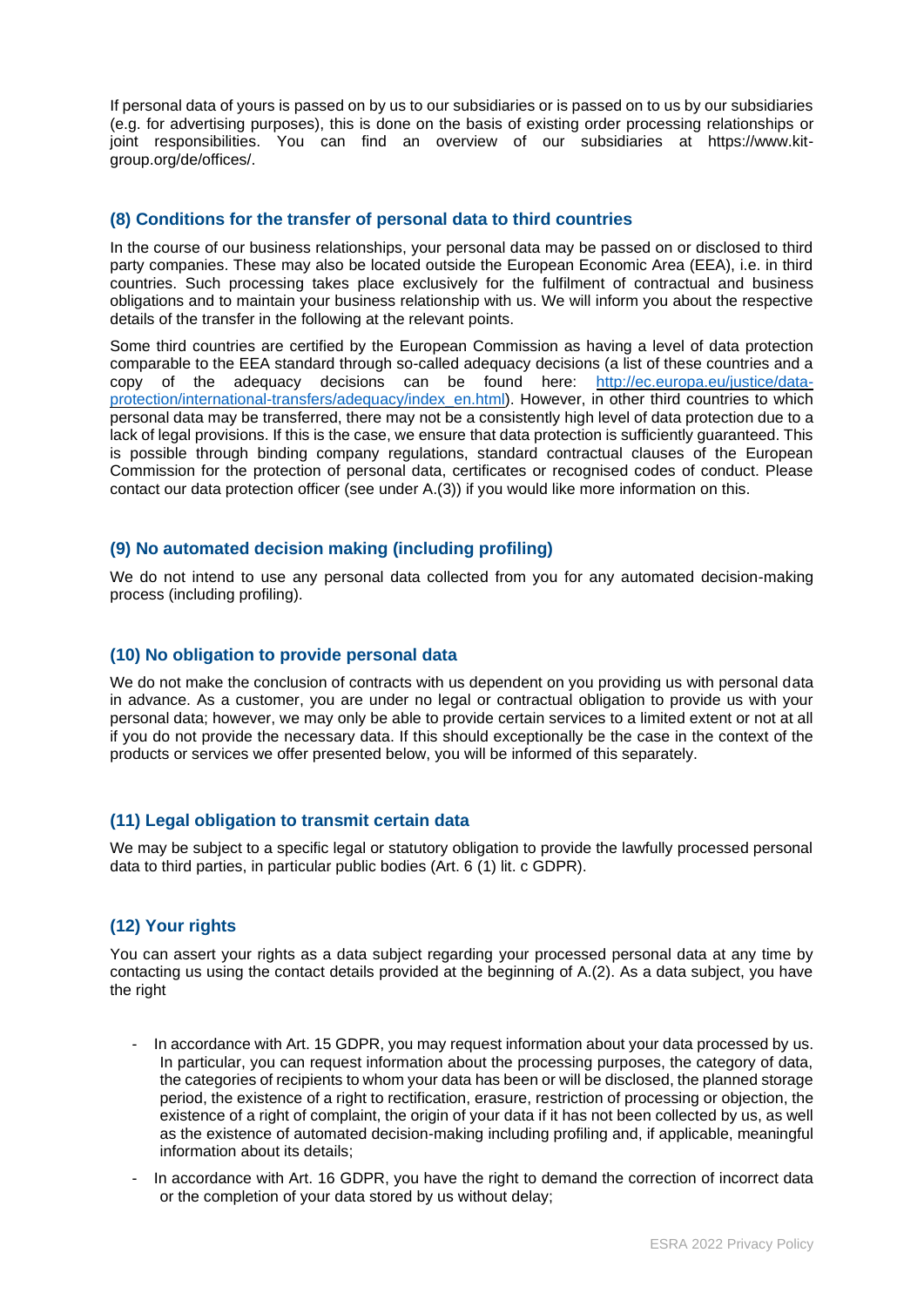- In accordance with Art. 17 GDPR, you may request the deletion of your data stored by us, unless the processing is necessary for the exercise of the right to freedom of expression and information, for compliance with a legal obligation, for reasons of public interest or for the assertion, exercise or defence of legal claims;
- In accordance with Art. 18 GDPR, you have the right to demand the restriction of the processing of your data, insofar as the accuracy of the data is disputed by you or the processing is unlawful;
- In accordance with Art. 20 GDPR, you have the right to receive the data you have provided us with in a structured, common and machine-readable format or to request that it be transferred to another controller ("data portability");
- **You have the right to object to processing in accordance with Art. 21 GDPR if the processing is based on Art. 6 (1) lit. e or lit. f GDPR. This is particularly the case if the processing is not necessary for the performance of a contract with you. Unless it is an objection to direct marketing, when exercising such an objection, we ask you to explain the reasons why we should not process your data as we have done. In the event of your justified objection, we will review the merits of the case and either cease or adapt the data processing or show you our compelling legitimate grounds on the basis of which we will continue the processing;**
- Pursuant to Art. 7 (3) of the GDPR, you may revoke your consent i.e. your voluntary, informed and unambiguous intention to consent to the processing of the personal data in question for one or more specific purposes by means of a declaration or other unambiguous affirmative action given once (also before the GDPR applies, i.e. before 25.5.2018) at any time vis-à-vis us, if you have given such consent. This has the consequence that we may no longer continue the data processing based on this consent for the future and
- In accordance with Art. 77 GDPR, you have the right to complain to a data protection supervisory authority about the processing of your personal data in our company, such as the data protection supervisory authority responsible for us:

Berlin Commissioner for Data Protection and Freedom of Information Friedrichstr. 219 10969 Berlin, Germany Tel.: +49 30 13889 0 Fax: +49 30 2155050 mailbox@datenschutz-berlin.de

## **(13) Changes to the data protection notice**

In the context of the further development of data protection law as well as technological or organisational changes, our data protection information is regularly checked for the need to adapt or supplement it. You will be informed of any changes in particular on our websites and/or profile pages. This data protection notice is current as of 08.11.2021.

## **B. Visiting websites**

## **(1) Explanation of the function**

Information about our company and the services offered by us within the framework of the congress can be obtained in particular at<https://esra2022.com/> together with the associated sub-pages as well as the website of our company (hereinafter collectively: "websites"). When you visit these websites, your personal data may be processed.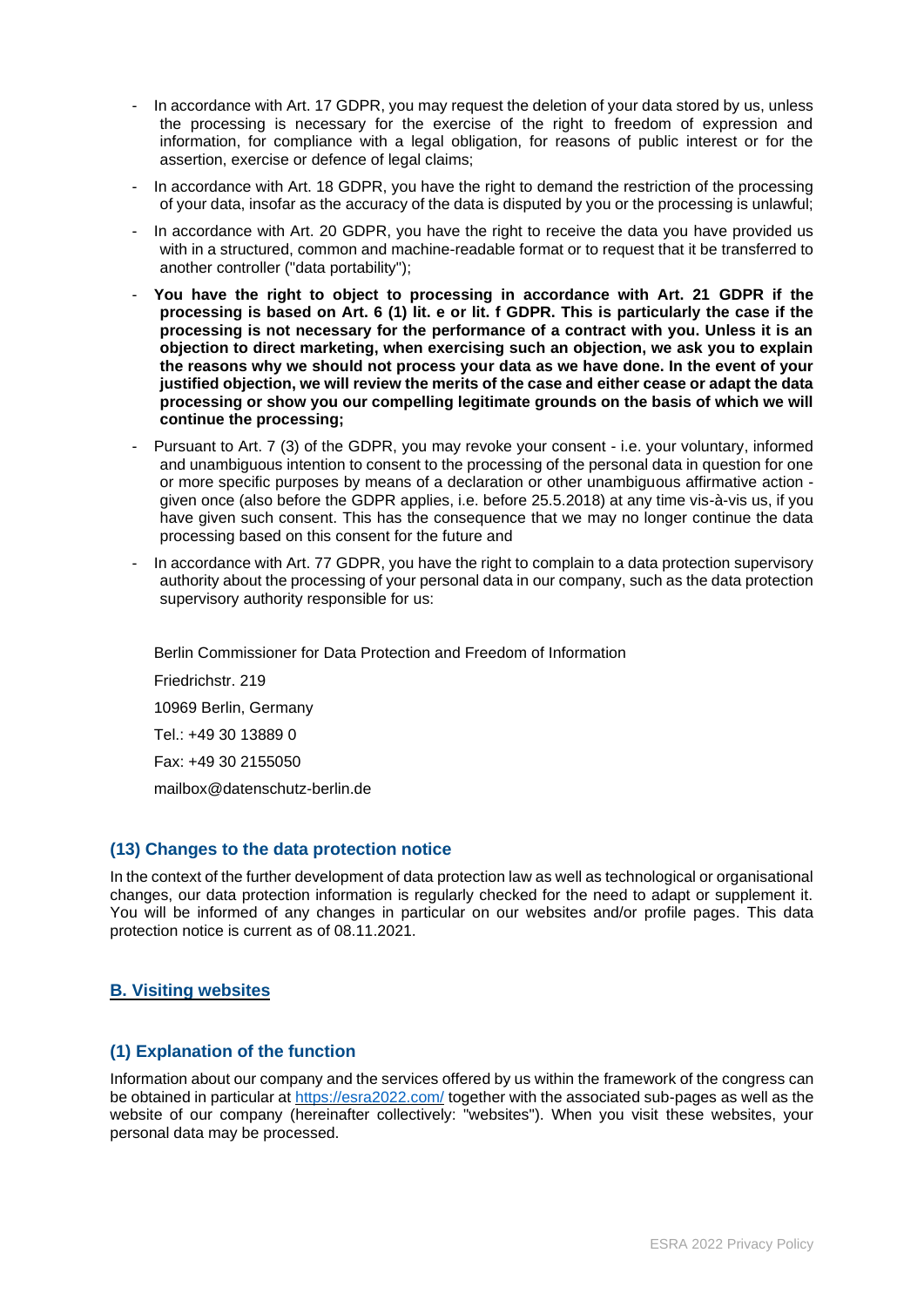## **(2) Personal data processed**

During the informative use of the websites, the following categories of personal data are collected, stored and processed by us:

"Log data": When you visit our websites, a so-called log data record (so-called server log files) is stored temporarily and anonymously on our web server. This consists of:

- the page from which the page was requested (so-called referrer URL).
- the name and URL of the requested page
- the date and time of the call
- the description of the type, language and version of the web browser used.
- the IP address of the requesting computer, which is shortened in such a way that a personal reference can no longer be established
- the amount of data transferred
- the operating system
- the message whether the call was successful (access status/http status code).
- the GMT time zone difference.

"Participant data": In order to participate in the event, you must register via the registration form. In doing so, the submitted data will be processed (e.g. gender, surname and first name, title, nationality, address, institution/company, e-mail address, field of research or activity, payment data such as account or credit card details). If you participate in the event as a speaker or scholarship holder, additional data will be processed (e.g. data on your status as an author, memberships in scientific associations, publication data).

"Accommodation data": If you enquire about or book accommodation via our websites, the data transmitted in the process will be processed (e.g. surname and first name, title, e-mail address, billing address, billing data such as account or credit card data).

"Billing data": If you order or make use of chargeable services from us, the data transmitted in the process will be processed (billing data such as account or credit card data).

"Contact details": If you use the e-mail addresses provided to contact us, the data transmitted will be processed (at least the e-mail address and the time of transmission, in addition, depending on the information provided, for example, surname and first name, address, institution/company).

### **(3) Purpose and legal basis of the data processing**

We process the personal data described in more detail above in accordance with the provisions of the GDPR, the other relevant data protection regulations and only to the extent necessary. Insofar as the processing of personal data is based on Art. 6 (1) lit. f GDPR, the aforementioned purposes also represent our legitimate interests.

The processing of the log data serves statistical purposes and the improvement of the quality of our website, in particular the stability and security of the connection (legal basis is Art. 6 (1) lit. f GDPR).

Participant data is processed for the purpose of fulfilling the contract concluded upon registration for participation in the event (legal basis is Art. 6 (1) lit. b GDPR). Any processing of special categories of personal data will only take place within the narrow limits of Art. 9 GDPR (e.g. health data, biometric data, origin data). Participant data will only be processed for advertising and marketing purposes if you have consented to the processing or the processing is necessary to protect our legitimate (in particular legal or economic) interests, unless your conflicting interests or rights prevail (legal basis is Art. 6 (1) lit. a or lit. f GDPR).

The processing of accommodation data is carried out in preparation and for the fulfilment of the accommodation contract (legal basis is Art. 6 (1) lit. b or lit. f GDPR).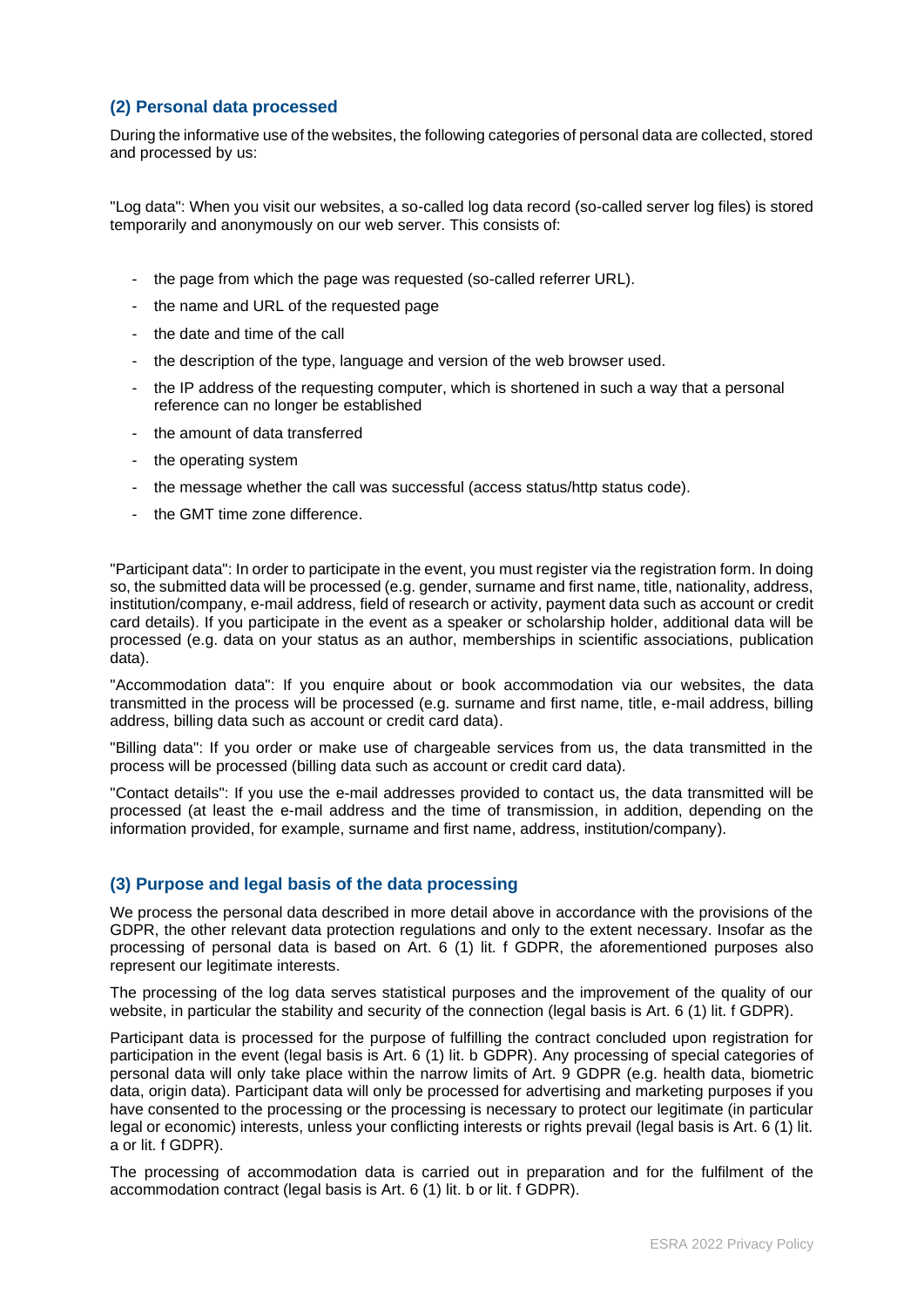The processing of billing data takes place within the framework of the billing of services ordered or used for a fee (legal basis is Art. 6 (1) lit. b GDPR).

Contact data is processed for the purpose of handling contact and customer enquiries (legal basis is Art. 6 (1) lit. b or lit. f GDPR).

### **(4) Duration of the data processing**

Your data will only be processed for as long as is necessary to achieve the above-mentioned processing purposes; the legal bases stated under the processing purposes apply accordingly. With regard to the use and storage duration of cookies, please note point A.(5) as well as the Cookie Policy under section C.

Third parties engaged by us will store your data on their system for as long as is necessary in connection with the provision of the services for us in accordance with the respective order.

For more details on the storage period, please refer to A.(5) and the Cookie Policy in section C.

### **(5) Transfer of personal data to third parties; justification basis**

The following categories of recipients, which are usually processors (see A.(7)), may have access to your personal data:

- The data is transferred to a third-party service provider for the operation of our website and the processing of the data stored or transmitted by the systems (e.g. for data processing centre services, payment processing, IT security). The legal basis for the transfer is then Art. 6 (1) lit. b or lit. f GDPR, insofar as it does not involve order processors;
- Government agencies/authorities, insofar as this is necessary for the fulfilment of a legal obligation. The legal basis for the transfer is then Art. 6 (1) lit. c GDPR;
- Persons appointed to carry out our business operations (e.g. auditors, banks, insurance companies, legal advisors, supervisory authorities, parties involved in company acquisitions or the establishment of joint ventures). The legal basis for the disclosure is then Art. 6 (1) lit. b or lit. f GDPR.
- Service providers for the organisation and implementation of the event and the processing of the transmitted data required for this purpose (e.g. operators of the event venue, logistics and security companies, technical service providers, accommodation and transport companies, catering). The legal basis for the transfer is Art. 6 (1) lit. b or lit. f GDPR, insofar as it does not involve order processors.

For the guarantees of an adequate level of data protection in the event of a transfer of the data to third countries, see A.(8).

Furthermore, we will only pass on your personal data to third parties if you have given your express consent to do so in accordance with Art. 6 (1) lit. a GDPR.

### **(6) Use of cookies, plugins, and other services on our website**

#### **a) Cookie**

We use cookies on our websites. Cookies are small text files that are assigned to the browser you are using and stored on your hard drive by means of a characteristic string of characters and through which certain information flows to the body that sets the cookie. Cookies cannot execute programmes or transfer viruses to your computer and therefore cannot cause any damage. They serve to make the internet offer as a whole more user-friendly and effective, i.e. more pleasant for you.

Cookies can contain data that make it possible to recognise the device used. In some cases, however, cookies only contain information on certain settings that are not personally identifiable. However, cookies cannot directly identify a user.